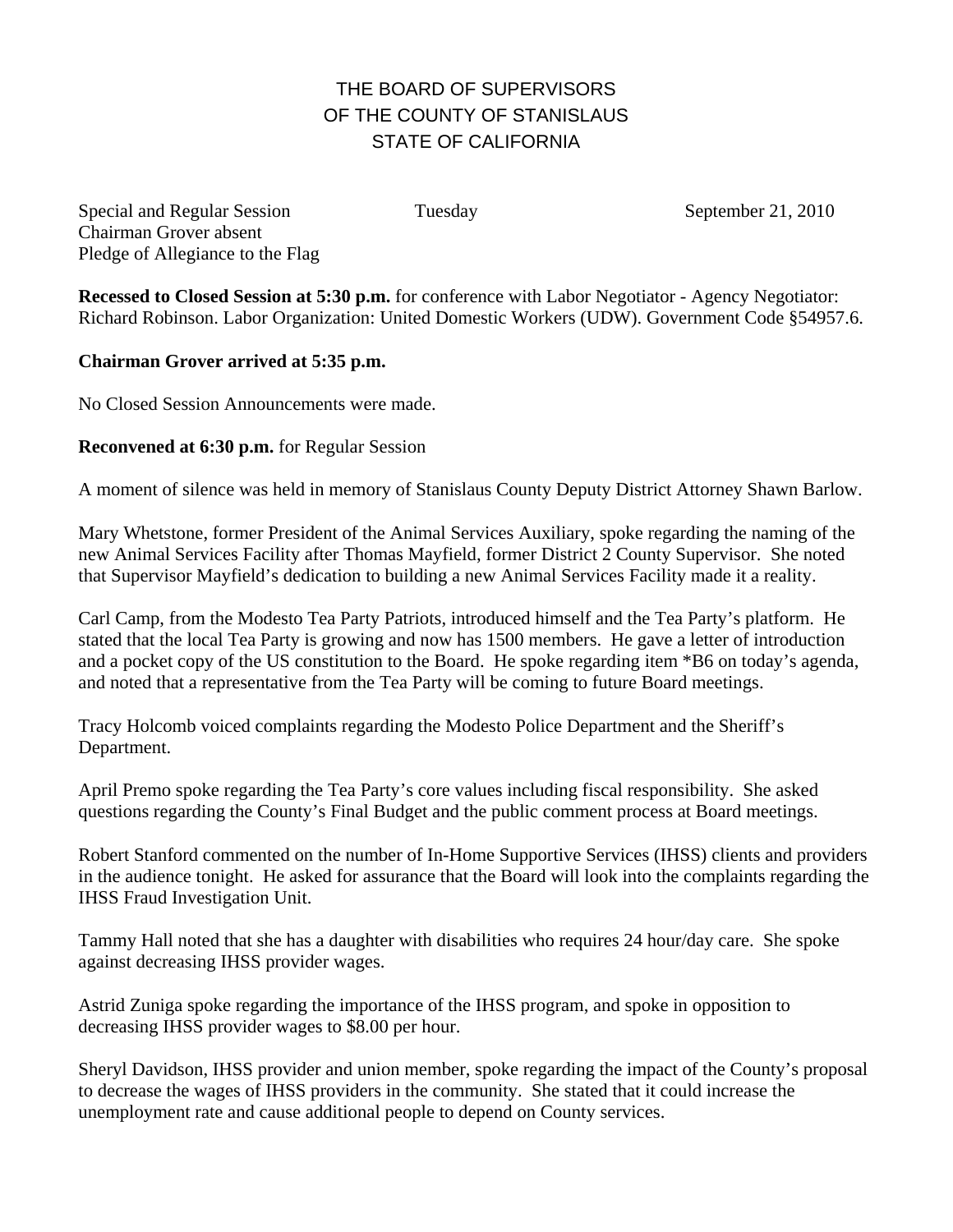Tammy Ferreira noted that she has a disabled brother and that she is his caregiver. She spoke against lowering the IHSS provider wages from \$9.38 to \$8.00 per hour.

Mike Loza spoke regarding the effect that lowering the IHSS provider wages will have on the community and local businesses. He presented signed petitions in support of the IHSS program to the Board.

Tamir Luqman from the UDW noted that the Board has a responsibility to the community as elected representatives. He spoke regarding the importance of the IHSS program, and voiced concerns regarding decreasing the IHSS provider wages.

David Avila, member of the Stanislaus County Supervisors Citizens Committee, spoke regarding the power of County officials. He noted that citizens have the power to check government, and that their goal is to work with County officials to take back the powers granted to the people by the US constitution.

April Premo spoke regarding the importance of disabled people being cared for at home instead of in a State institution.

Eva Garcia, caregiver for thirty years, noted that she survived a stroke and is handicapped and she is still working as a caregiver. She spoke against lowering the IHSS provider wages.

Prinella Henry noted that she takes care of her disabled husband and is reliant on IHSS provider wages.

Sheryl Banky was a caregiver for her daughter until her daughter was placed in the hospital and passed away. She now takes care of an elderly woman who is legally blind. She stated that she cannot live on \$8.00 an hour.

Debbie Johnson spoke regarding the importance of care for the disabled in our community.

Loretta Cart spoke against lowering IHSS provider wages.

## Monteith/O'Brien unan. Adopted the consent calendar

- **\*A1** Approved the minutes of 09/14/2010
- **\*A2** Appointed Bergen Filgas to the Child Abuse Prevention Council 2010-575
- **\*A3a** Accepted the resignation of Terry Withrow from the Assessment Appeals Board and the Woodland Avenue Volunteer Fire Protection District Board of Directors 2010-576
- **\*A3b** Accepted the resignation of Kim Runyan from the Denair Municipal Advisory Council

2010-577

- **\*A4** Approved a commendation for Deborah Hiebert Upon her Retirement from the Community Services Agency 2010-578
- **\*A5a** Proclaimed September 26, 2010 through October 2, 2010 as Stanislaus County Diversity Awareness Week 2010-579
- **\*A5b** Proclaimed October 4, 2010 through October 15, 2010 as Binational Health Week in Stanislaus County 2010-580
- **\*B1** Approved the recommendations for the completion of the Animal Services Facility including authorizing the Project Manager to execute a contract change for installation of the cages; proceeding with the center's landscaping; and a non compensable schedule adjustment for the General Contractor to move toward completion of the construction project, all within the previously approved Project Budget; approved the naming of the facility: Thomas W. Mayfield Regional Animal Services Facility; authorized a public dedication ceremony, in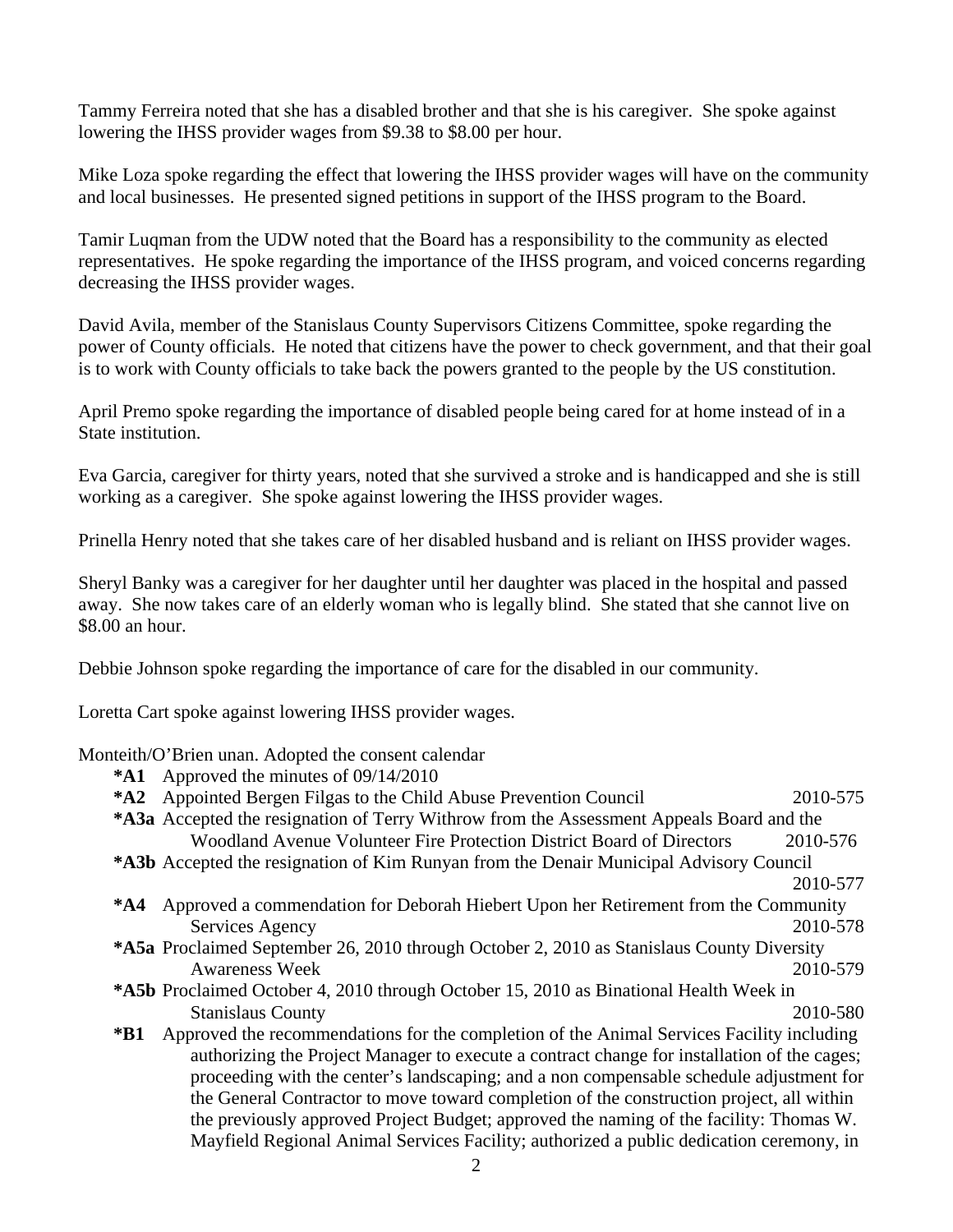conjunction with the five partner cities, and the Animal Advisory Board for the dedication of the new facility; and, directed the Auditor-Controller to transfer existing appropriations between the Fixed Asset Equipment and Construction Contingency accounts to the Structures and Improvements Account as outlined in the Budget Journal form – CEO

2010-581

- **\*B2** Authorized the CEO, or his Designee, to award and sign a contract for professional architectural design services for the development of plans and specifications for minor renovations at the Health Services Agency Public Health Laboratory to Pacific Design Associates, Inc. of Modesto, California for the lump sum amount not to exceed \$9,950; and, authorized the Project Manager to issue a Notice to Proceed contingent upon receipt of proper insurance – CEO 2010-582
- **\*B3** Adopted the decision of the Nuisance Abatement Hearing Board regarding the cost accounting to abate the nuisance at 1215 Imperial Avenue, Modesto, California, Case Number CE 09- 0744 – DER 2010-583
- **\*B4** Approved the contract with the California Department of Public Health Services for the continuation of the Immunization Assistance Program for the period of 07/01/2010 through 06/30/2011; and, authorized the HSA Managing Director, or her Designee, to sign and execute the contract – HAS 2010-584
- **\*B5** Authorized the Sheriff to accept funding in the amount of \$66,824 for FY 2010-2011 from the California State Parks Off-Highway Motor Vehicle Recreation Division Grants and Cooperative Agreements Program to enhance emergency response and safety at Frank Raines Regional Park and La Grange Park in Stanislaus County; authorized the Sheriff to sign and administer the California State Parks Off-Highway Motor Vehicle Recreation Division Grants and Cooperative Agreements Program for the Project Performance Period from 07/07/2010 through 07/07/2011; and, directed the Auditor-Controller to increase appropriations and revenue in the amount of \$66,824 for FY 2010-2011 according to the budget journal – Sheriff 2010-585
- **\*B6** Authorized the Director of the DER to enter into and sign the routine FY 2011-2012 State agreements and contracts; authorized the Director of the DER to approve and sign any amendments to routine FY 2011-2012 State agreements and contracts; adopted a Resolution to authorize the Director of the DER to apply for a Waste Tire Cleanup and Amnesty Event Grant from the California Department of Resources Recycling and Recovery for FY 2011-2012 to promote the cleanup and recycling of waste tires; adopted a Resolution to authorize the Director of the DER to apply for a Waste Tire Enforcement Grant from the California Department of Resources Recycling and Recovery for FY 2011- 2012 to promote the administration of a regional waste tire enforcement program; and, authorized the submittal of a joint funding request to the California Department of Resources Recycling and Recovery for a Waste Tire Cleanup and Amnesty Event Grant, and for a Waste Tire Enforcement Grant on behalf of participating cities and the unincorporated areas of Stanislaus County – DER 2010-586
- **\*B7** Approved the first amendment to agreement for professional services by and between the County of Stanislaus and California CCS, PC for Inmate Health Care Services; authorized the Chairman to sign the amendment; and, authorized the Auditor-Controller to decrease the 2010-2011 CEO - Jail Medical Program budget by \$307,826 per the budget journal – CEO 2010-587
- **\*C1** Approved the agreement with Rajappan & Meyer Consulting Engineers to prepare the Plans, Specifications, and Estimate (PS&E) documents for the State Route 99/Kiernan Avenue Interchange Project; authorized the Director of Public Works to execute the agreement with Rajappan & Meyer Consulting Engineers for \$5,499,163 and to sign necessary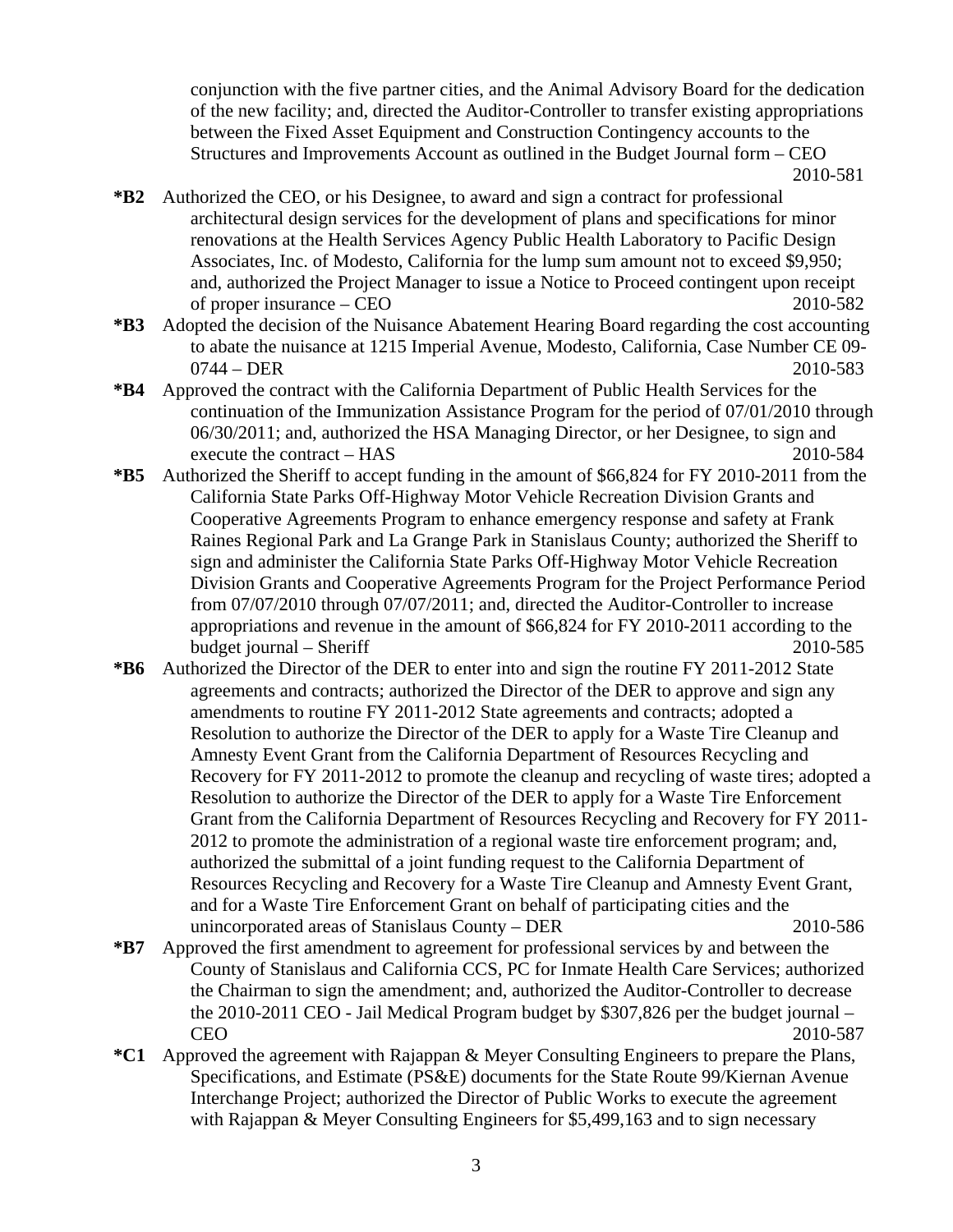documents; and, directed the Auditor-Controller to make the necessary budget adjustments per the financial transaction sheet – PW 2010-588

- **\*C2** Approved Cooperative Agreement #10-355 with the State of California, Department of Transportation (Caltrans) for the State Route 99/Kiernan Avenue Interchange Improvement Project for the design, right-of-way and construction phases of the project; authorized the Chairman to execute the agreement; and, adopted a formal Board resolution to enter into the agreement and to conduct all Resolution of Necessity hearings and all associated tasks in acquiring property for the State Route 99/Kiernan Avenue Interchange Improvement Project – PW 2010-589
- **\*C3** Appointed Wayne G. Sutton, Licensed Land Surveyor (LS 3863), as the Interim County Surveyor with full authority accorded by law to the County Surveyor in those duties related to land survey, until such time as a permanent County Surveyor is appointed; and, authorized the Director of Public Works to contract with Wayne G. Sutton to perform duties as outlined in the scope of work (Exhibit A) for a maximum of two years – PW 2010-590
- **\*D1** Adopted a resolution to authorize the Director of the Department of Planning and Community Development, or his Designee, to apply for a Sustainable Communities Planning Grant, from the California Strategic Growth Council of California, for FY 2010-2011, to allow for the development of county-wide planning documents that address recent climate legislation; authorized the submittal of a joint funding request to the California Strategic Growth Council for the Stanislaus County Regional Sustainability Toolbox on behalf of the unincorporated areas of Stanislaus County and the cities of Ceres, Hughson, Modesto, Newman, Oakdale, Patterson, Riverbank, Turlock and Waterford, and to authorize the implementation of the proposed grant program, if funds are awarded – Planning 2010-591

**\*E1** Finds that Ordinance C.S. 1092 is not subject to CEQA; and, introduced and waived the first reading of Ordinance C.S. 1092 amending §2.16.010 of the Stanislaus County Code to clarify that except for surveying functions specified by statute, the operations, functions and work product of the County Surveyor will be supervised by the Director of Public Works – County Counsel **ORD-55-M-7** 2010-592

Chiesa/DeMartini unan. **6:35 pm** Closed the public review period for the FY 2009-2010 Consolidated Annual Performance Evaluation Report (CAPER) and conducted a public hearing; adopted the FY 2009- 2010 Consolidated Annual Performance Evaluation Report (CAPER) and authorized staff to incorporate comments received prior to the close of the public comment period and during the public hearing in the final CAPER to be submitted to HUD – Planning 2010-593

O'Brien/Monteith unan. **6:40 pm** Conducted the public hearing to receive public comment and input on the Stanislaus County DA and Stanislaus County Sheriff's Department 2010-2011 FY expenditure plans for the State Supplemental Law Enforcement Services Fund (SLESF); and, approved the Stanislaus County DA and Sheriff's Department 2010-2011 FY expenditure plans for the State Supplemental Law Enforcement Services Fund (SLESF) – Sheriff 2010-594

**Corr 1** Referred to DER, a copy of the Fire/Life Safety Inspection Report for the Stanislaus County Juvenile Hall.

**Corr 2** Referred to the Auditor-Controller, a copy of the Turlock Rural Fire Department Fiscal Year 2010-2011 Budget.